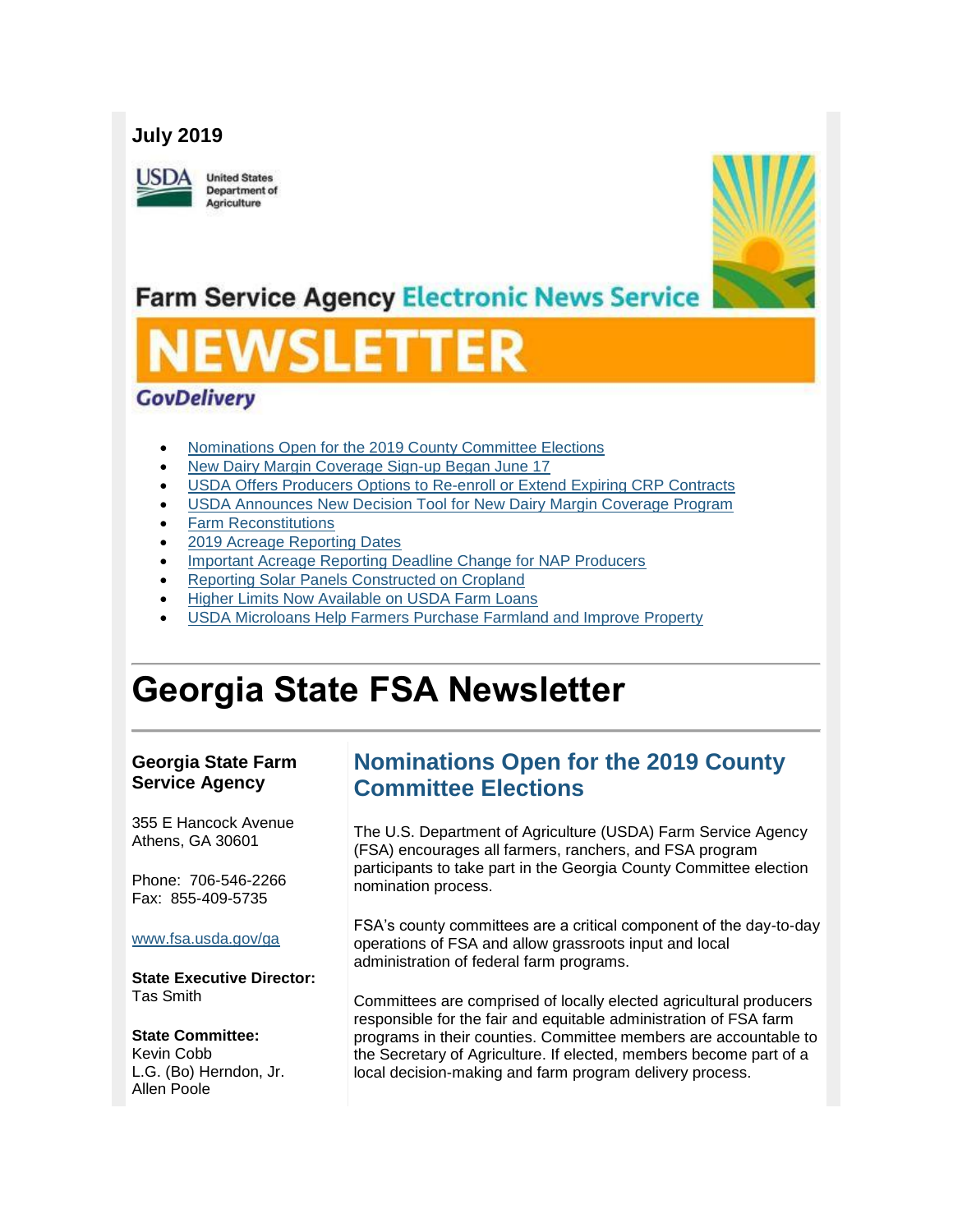Meredith McNair Rogers Donnie Smith

**Administrative Officer:** Dianne R. Westmoreland

**Farm Loan Chief:** Robert Tyson

**Farm Programs Chief:** Brett Martin

**Public Affairs/Outreach** Neal Leonard

A county committee is comprised of three to 11 elected members from local administrative areas (LAA). Each member serves a three-year term. One-third of the seats on these committees are open for election each year.

County committees may have an appointed advisor to further represent the local interests of underserved farmers and ranchers. Underserved producers are beginning, women and other minority farmers and ranchers and landowners and/or operators who have limited resources.

All nomination forms for the 2019 election must be postmarked or received in the local USDA Service Center by Aug. 1, 2019. For more information on FSA county committee elections and appointments, refer to the FSA fact sheet: *Eligibility to Vote and Hold Office as a COC Member* available online at: **[fsa.usda.gov/elections.](https://gcc01.safelinks.protection.outlook.com/?url=http%3A%2F%2Fwww.fsa.usda.gov%2Felections%3Futm_medium%3Demail%26utm_source%3Dgovdelivery&data=01%7C01%7C%7C1d8a7a3f8856436e87fc08d705ffaa7a%7Ced5b36e701ee4ebc867ee03cfa0d4697%7C1&sdata=u8XiSCIviSR46%2FGwS8sLGD0sP8PijkN6rKJ2WIrWSIw%3D&reserved=0)** 

To find contact information for your local office go to [www.fsa.usda.gov/ga](http://www.fsa.usda.gov/ga)

#### <span id="page-1-0"></span>**New Dairy Margin Coverage Sign-up Began June 17**

Sign-up began June 17 for the new [Dairy Margin Coverage](https://gcc01.safelinks.protection.outlook.com/?url=https%3A%2F%2Fwww.fsa.usda.gov%2Fprograms-and-services%2Fdairy-margin-coverage-program%2Findex%3Futm_medium%3Demail%26utm_source%3Dgovdelivery&data=01%7C01%7C%7C1d8a7a3f8856436e87fc08d705ffaa7a%7Ced5b36e701ee4ebc867ee03cfa0d4697%7C1&sdata=2EjHha0bRvBBCxyIVfbAEamFiKewpKDrNm11oKQRekg%3D&reserved=0) (DMC) program, the cornerstone program of the dairy safety net that helps dairy producers manage the volatility of milk and feed prices, operated by the U.S. Department of Agriculture's Farm Service Agency (FSA).

The 2018 Farm Bill allowed USDA to construct the new DMC, which replaces the Margin Protection Program for Dairy (MPP-Dairy). This new program offers protection to dairy producers when the difference between the all-milk price and the average feed cost (the margin) falls below a certain dollar amount selected by the producer.

The program provides coverage retroactive to January 1, 2019, with applicable payments following soon after enrollment. At the time of sign-up, dairy producers can choose between the \$4.00 to \$9.50 coverage levels. [Learn more about coverage levels and premiums.](https://gcc01.safelinks.protection.outlook.com/?url=https%3A%2F%2Fwww.fsa.usda.gov%2FAssets%2FUSDA-FSA-Public%2Fusdafiles%2FFactSheets%2F2019%2Fdairy_margin_coverage_program-june_2019_fact_sheet.pdf%3Futm_medium%3Demail%26utm_source%3Dgovdelivery&data=01%7C01%7C%7C1d8a7a3f8856436e87fc08d705ffaa7a%7Ced5b36e701ee4ebc867ee03cfa0d4697%7C1&sdata=Y4T7WMKwJHEv5Ee2vFKByUFbdp%2BMgpYUVBR%2F2fcxZgU%3D&reserved=0)

The Farm Bill also allows producers who participated in MPP-Dairy from 2014-2017 [to receive a](https://gcc01.safelinks.protection.outlook.com/?url=https%3A%2F%2Fwww.fsa.usda.gov%2Fnews-room%2Fnews-releases%2F2019%2Fusda-announces-repayment-options-for-producers-with-coverage-in-previous-margin-protection-program-for-dairy%3Futm_medium%3Demail%26utm_source%3Dgovdelivery&data=01%7C01%7C%7C1d8a7a3f8856436e87fc08d705ffaa7a%7Ced5b36e701ee4ebc867ee03cfa0d4697%7C1&sdata=liamML%2FvLEAIcNkQoDHJVOXmUFFXkpe%2Fhz3GP4bBkms%3D&reserved=0)  [repayment or credit for part of the premiums paid into the program.](https://gcc01.safelinks.protection.outlook.com/?url=https%3A%2F%2Fwww.fsa.usda.gov%2Fnews-room%2Fnews-releases%2F2019%2Fusda-announces-repayment-options-for-producers-with-coverage-in-previous-margin-protection-program-for-dairy%3Futm_medium%3Demail%26utm_source%3Dgovdelivery&data=01%7C01%7C%7C1d8a7a3f8856436e87fc08d705ffaa7a%7Ced5b36e701ee4ebc867ee03cfa0d4697%7C1&sdata=liamML%2FvLEAIcNkQoDHJVOXmUFFXkpe%2Fhz3GP4bBkms%3D&reserved=0) FSA has been providing premium reimbursements to producers since last month and those that elect the 75 percent credit option will now have that credit applied toward 2019 DMC premiums.

The Department has built in a 50 percent blend of premium and supreme alfalfa hay prices with the alfalfa hay price used under the prior dairy program to provide a total feed cost that more closely aligns with hay rations used by many producers. At a milk margin minus feed cost of \$9.50 or less, payments are possible. With the 50 percent hay blend, FSA's revised April 2019 income over feed cost margin is \$8.82 per hundredweight (cwt). The revised margins for January, February and March are, respectively, \$7.71, \$7.91 and \$8.66 – triggering DMC payments for each month.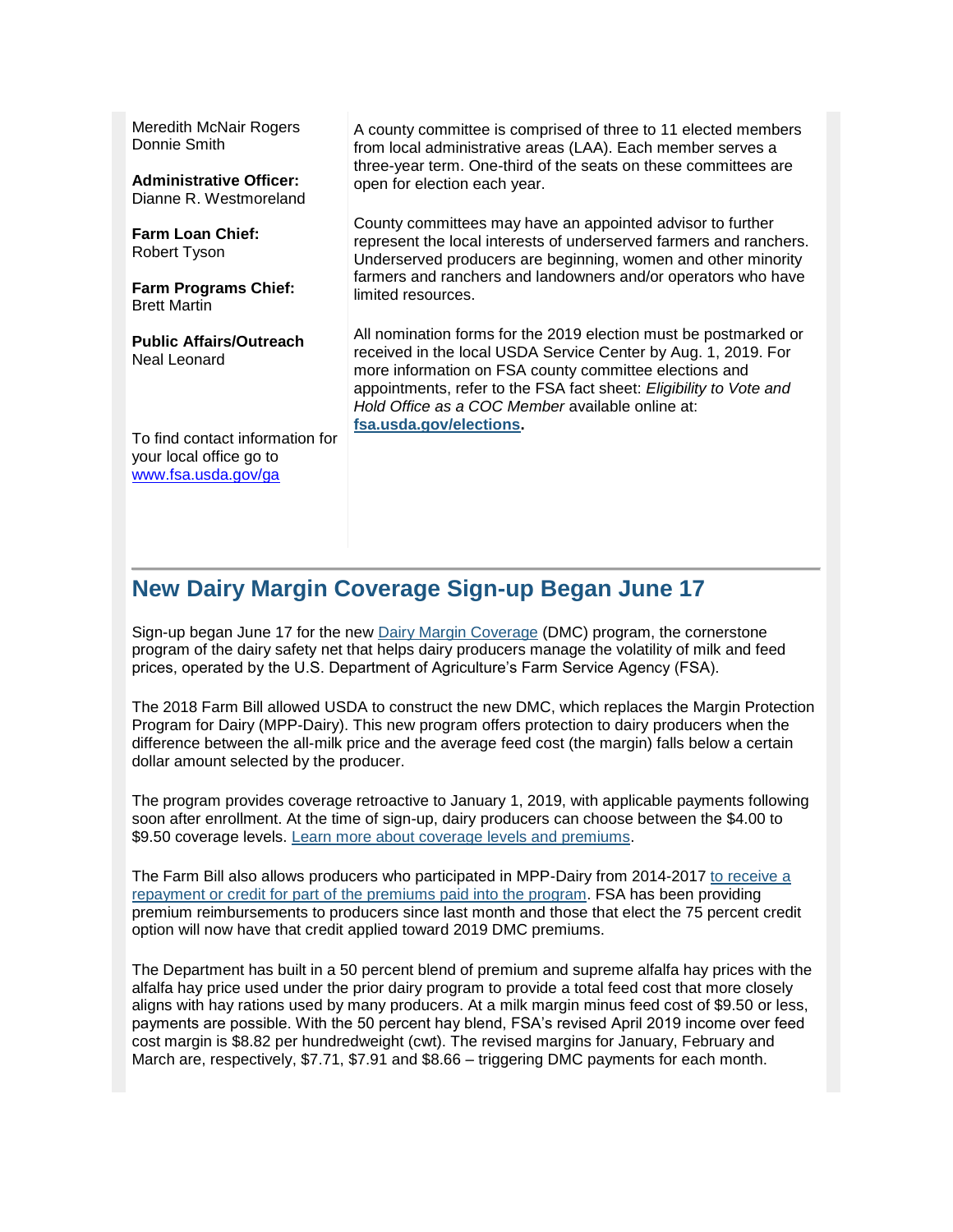DMC payments will be reduced by 6.2 percent in 2019 because of a sequester order required by Congress and issued in accordance with the Balanced Budget and Emergency Deficit Control Act of 1985.

DMC offers catastrophic coverage at no cost to the producer, other than an annual \$100 administrative fee. Producers can opt for greater coverage levels for a premium in addition to the administrative fee. Operations owned by limited resource, beginning, socially disadvantaged or veteran farmers and ranchers may be eligible for a waiver on administrative fees. Producers have the choice to lock in coverage levels until 2023 and receive a 25-percent discount on their DMC premiums.

To assist producers in making coverage elections, USDA partnered with the University of Wisconsin to develop a [DMC decision support tool,](https://gcc01.safelinks.protection.outlook.com/?url=https%3A%2F%2Fwww.fsa.usda.gov%2Fprograms-and-services%2Ffarm-bill%2Ffarm-safety-net%2Fdairy-programs%2Fdmc-decision-tool%2Findex%3Futm_medium%3Demail%26utm_source%3Dgovdelivery&data=01%7C01%7C%7C1d8a7a3f8856436e87fc08d705ffaa7a%7Ced5b36e701ee4ebc867ee03cfa0d4697%7C1&sdata=ayQkLRs6C4Qug8xsAsf3kcvM%2FJlueacE4PDjgmhCVgc%3D&reserved=0) which can be used to evaluate various scenarios using different coverage levels through DMC.

All dairy operations in the United States are eligible for the DMC program. An operation can be run either by a single producer or multiple producers who commercially produce and market cows' milk.

Eligible dairy operations must have a production history determined by FSA. For most operations, production history is based on the highest milk production in 2011, 2012 and 2013. Newer dairy operations have other options for determining production history. Producers may contact their local FSA office to get their verified production history.

Dairy producers also are reminded that 2018 Farm Bill provisions allow for dairy operation to participate in both FSA's DMC program and the Risk Management Agency's [Livestock Gross](https://gcc01.safelinks.protection.outlook.com/?url=https%3A%2F%2Fwww.rma.usda.gov%2Fen%2FFact-Sheets%2FNational-Fact-Sheets%2FLivestock-Gross-Margin-Insurance-Dairy-Cattle%3Futm_medium%3Demail%26utm_source%3Dgovdelivery&data=01%7C01%7C%7C1d8a7a3f8856436e87fc08d705ffaa7a%7Ced5b36e701ee4ebc867ee03cfa0d4697%7C1&sdata=FzHGMX7A%2BhApmSDBu59pmMAV7B2sZ0Gus%2F%2BB12N4YeQ%3D&reserved=0)  [Margin \(LGM-Dairy\)](https://gcc01.safelinks.protection.outlook.com/?url=https%3A%2F%2Fwww.rma.usda.gov%2Fen%2FFact-Sheets%2FNational-Fact-Sheets%2FLivestock-Gross-Margin-Insurance-Dairy-Cattle%3Futm_medium%3Demail%26utm_source%3Dgovdelivery&data=01%7C01%7C%7C1d8a7a3f8856436e87fc08d705ffaa7a%7Ced5b36e701ee4ebc867ee03cfa0d4697%7C1&sdata=FzHGMX7A%2BhApmSDBu59pmMAV7B2sZ0Gus%2F%2BB12N4YeQ%3D&reserved=0) program. There are also no restrictions from participating in DMC in conjunction with any other RMA insurance products.

For more information, visit [farmers.gov DMC webpage](https://gcc01.safelinks.protection.outlook.com/?url=https%3A%2F%2Fwww.fsa.usda.gov%2Fprograms-and-services%2Ffarm-bill%2Ffarm-safety-net%2Fdairy-programs%2Findex%3Futm_medium%3Demail%26utm_source%3Dgovdelivery&data=01%7C01%7C%7C1d8a7a3f8856436e87fc08d705ffaa7a%7Ced5b36e701ee4ebc867ee03cfa0d4697%7C1&sdata=xuhUvJTAe%2BxpkqTyqHpXHjpoKt87j4omXz9dgfX4QgI%3D&reserved=0) or contact your local USDA service center. To locate your local FSA office, visit [farmers.gov/service-locator.](https://gcc01.safelinks.protection.outlook.com/?url=https%3A%2F%2Fwww.farmers.gov%2Fservice-locator%3Futm_medium%3Demail%26utm_source%3Dgovdelivery&data=01%7C01%7C%7C1d8a7a3f8856436e87fc08d705ffaa7a%7Ced5b36e701ee4ebc867ee03cfa0d4697%7C1&sdata=5eZcAoJnd6XO5m%2BkMZDaVCPIR%2B57F4KIYnJDiDEJ9ww%3D&reserved=0)

#### <span id="page-2-0"></span>**USDA Offers Producers Options to Re-enroll or Extend Expiring CRP Contracts**

Farmers and ranchers with expiring [Conservation Reserve Program](https://gcc01.safelinks.protection.outlook.com/?url=https%3A%2F%2Fwww.fsa.usda.gov%2Fprograms-and-services%2Fconservation-programs%2Fconservation-reserve-program%2Fcrp-continuous-enrollment%2Findex%3Futm_medium%3Demail%26utm_source%3Dgovdelivery&data=01%7C01%7C%7C1d8a7a3f8856436e87fc08d705ffaa7a%7Ced5b36e701ee4ebc867ee03cfa0d4697%7C1&sdata=qA2PI31N8sY7hBp%2FJQS%2BNfkLLCr8z16ZzaGmFfPMPy0%3D&reserved=0) (CRP) contracts may now reenroll in certain CRP continuous sign-up practices or, if eligible, select a one-year contract extension. USDA's Farm Service Agency (FSA) is also accepting offers from landowners who want to enroll for the first time in one of the country's largest conservation programs. FSA's  $52<sup>nd</sup>$  sign-up for CRP runs from June 3 to August 23.

This year's CRP continuous sign-up includes practices such as grass waterways, filter strips, riparian buffers, wetland restoration and others. [View a full list of practices approved for this](https://gcc01.safelinks.protection.outlook.com/?url=https%3A%2F%2Fwww.fsa.usda.gov%2Fprograms-and-services%2Fconservation-programs%2Fconservation-reserve-program%2Fcrp-continuous-enrollment%2Findex%3Futm_medium%3Demail%26utm_source%3Dgovdelivery&data=01%7C01%7C%7C1d8a7a3f8856436e87fc08d705ffaa7a%7Ced5b36e701ee4ebc867ee03cfa0d4697%7C1&sdata=qA2PI31N8sY7hBp%2FJQS%2BNfkLLCr8z16ZzaGmFfPMPy0%3D&reserved=0)  [signup.](https://gcc01.safelinks.protection.outlook.com/?url=https%3A%2F%2Fwww.fsa.usda.gov%2Fprograms-and-services%2Fconservation-programs%2Fconservation-reserve-program%2Fcrp-continuous-enrollment%2Findex%3Futm_medium%3Demail%26utm_source%3Dgovdelivery&data=01%7C01%7C%7C1d8a7a3f8856436e87fc08d705ffaa7a%7Ced5b36e701ee4ebc867ee03cfa0d4697%7C1&sdata=qA2PI31N8sY7hBp%2FJQS%2BNfkLLCr8z16ZzaGmFfPMPy0%3D&reserved=0) Continuous sign-up contracts last for 10 to 15 years. Soil rental rates are set at 90 percent of 2018 rates. Incentive payments are not offered for these practices.

Producers interested in applying for CRP continuous practices, including those under existing CREP agreements, or who want to extend their contract, should contact their USDA Service Center by August 23.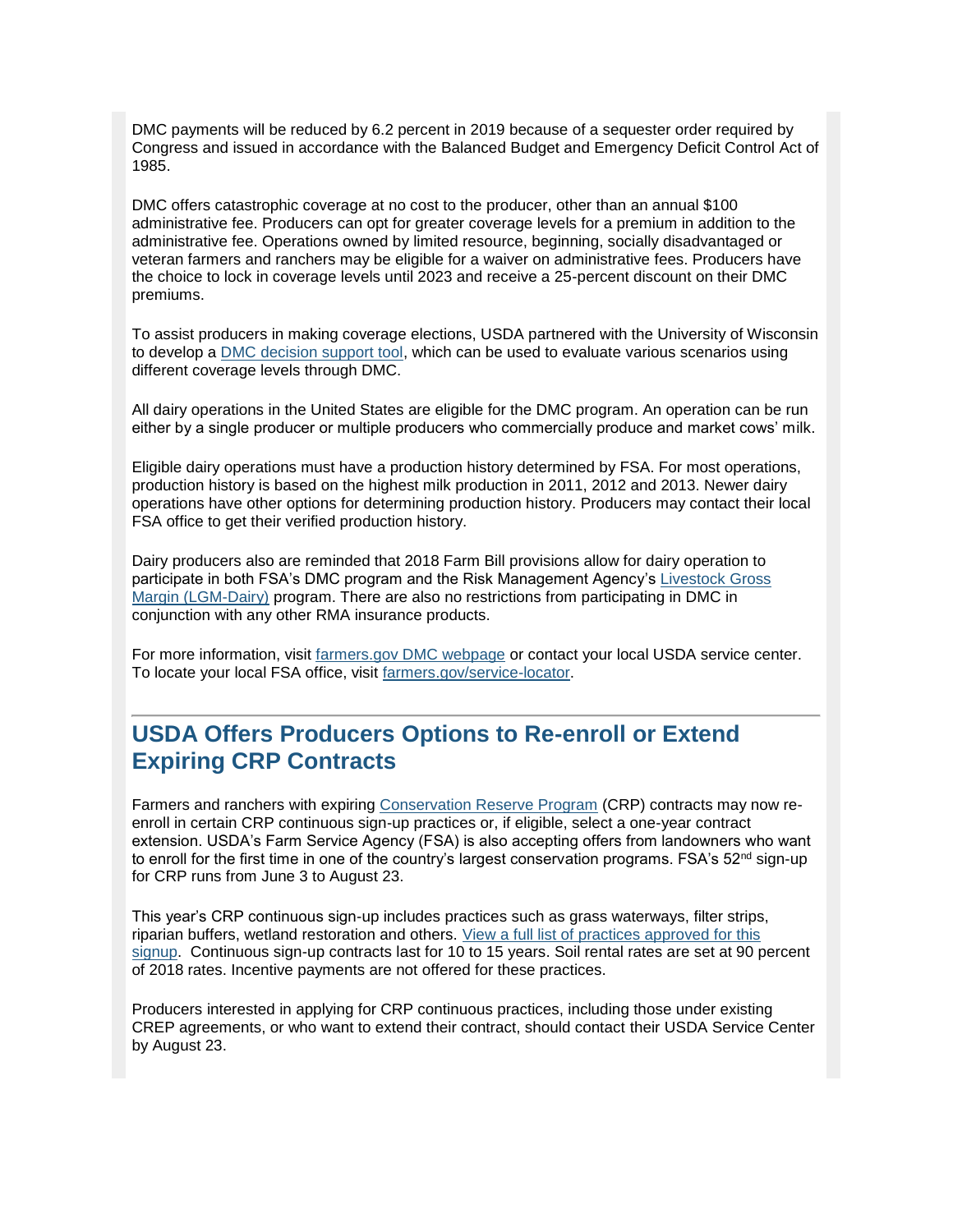To locate your local FSA office, visit [www.farmers.gov.](https://gcc01.safelinks.protection.outlook.com/?url=http%3A%2F%2Fwww.farmers.gov%2F%3Futm_medium%3Demail%26utm_source%3Dgovdelivery&data=01%7C01%7C%7C1d8a7a3f8856436e87fc08d705ffaa7a%7Ced5b36e701ee4ebc867ee03cfa0d4697%7C1&sdata=ggV9nj%2Ftwsjex61BhNd6rqBjjSW9c%2FEYE36AsLUBmso%3D&reserved=0) More information on CRP can be found at [www.fsa.usda.gov/crp.](https://gcc01.safelinks.protection.outlook.com/?url=http%3A%2F%2Fwww.fsa.usda.gov%2Fcrp%3Futm_medium%3Demail%26utm_source%3Dgovdelivery&data=01%7C01%7C%7C1d8a7a3f8856436e87fc08d705ffaa7a%7Ced5b36e701ee4ebc867ee03cfa0d4697%7C1&sdata=gY%2FX%2FpOfaRaGw5%2BB%2Ft48RUiZlYHaOz95fzZOkDA2Br0%3D&reserved=0)

# <span id="page-3-0"></span>**USDA Announces New Decision Tool for New Dairy Margin Coverage Program**

USDA announced the availability of a new [web-based tool](https://gcc01.safelinks.protection.outlook.com/?url=https%3A%2F%2Fwww.fsa.usda.gov%2Fprograms-and-services%2Ffarm-bill%2Ffarm-safety-net%2Fdairy-programs%2Fdmc-decision-tool%2Findex%3Futm_medium%3Demail%26utm_source%3Dgovdelivery&data=01%7C01%7C%7C1d8a7a3f8856436e87fc08d705ffaa7a%7Ced5b36e701ee4ebc867ee03cfa0d4697%7C1&sdata=ayQkLRs6C4Qug8xsAsf3kcvM%2FJlueacE4PDjgmhCVgc%3D&reserved=0) – developed in partnership with the University of Wisconsin – to help dairy producers evaluate various scenarios using different coverage levels through the new [Dairy Margin Coverage](https://gcc01.safelinks.protection.outlook.com/?url=https%3A%2F%2Fwww.fsa.usda.gov%2Fprograms-and-services%2Ffarm-bill%2Ffarm-safety-net%2Fdairy-programs%2Findex%3Futm_medium%3Demail%26utm_source%3Dgovdelivery&data=01%7C01%7C%7C1d8a7a3f8856436e87fc08d705ffaa7a%7Ced5b36e701ee4ebc867ee03cfa0d4697%7C1&sdata=xuhUvJTAe%2BxpkqTyqHpXHjpoKt87j4omXz9dgfX4QgI%3D&reserved=0) (DMC) program.

The 2018 Farm Bill authorized DMC, a voluntary risk management program that offers financial protection to dairy producers when the difference between the all milk price and the average feed cost (the margin) falls below a certain dollar amount selected by the producer. It replaces the program previously known as the Margin Protection Program for Dairy. Sign-up for this USDA Farm Service Agency (FSA) program opened on June 17.

The University of Wisconsin launched the decision support tool in cooperation with FSA and funded through a cooperative agreement with the USDA Office of the Chief Economist. The tool was designed to help producers determine the level of coverage under a variety of conditions that will provide them with the strongest financial safety net. It allows farmers to simplify their coverage level selection by combining operation data and other key variables to calculate coverage needs based on price projections.

The decision tool assists producers with calculating total premiums costs and administrative fees associated with participation in DMC. It also forecasts payments that will be made during the coverage year.

For more information, access the tool at [fsa.usda.gov/dmc-tool.](https://gcc01.safelinks.protection.outlook.com/?url=https%3A%2F%2Fwww.fsa.usda.gov%2Fprograms-and-services%2Ffarm-bill%2Ffarm-safety-net%2Fdairy-programs%2Fdmc-decision-tool%2Findex%3Futm_medium%3Demail%26utm_source%3Dgovdelivery&data=01%7C01%7C%7C1d8a7a3f8856436e87fc08d705ffaa7a%7Ced5b36e701ee4ebc867ee03cfa0d4697%7C1&sdata=ayQkLRs6C4Qug8xsAsf3kcvM%2FJlueacE4PDjgmhCVgc%3D&reserved=0) For DMC sign-up, eligibility and related program information, visit [fsa.usda.gov](https://gcc01.safelinks.protection.outlook.com/?url=http%3A%2F%2Fwww.fsa.usda.gov%2F%3Futm_medium%3Demail%26utm_source%3Dgovdelivery&data=01%7C01%7C%7C1d8a7a3f8856436e87fc08d705ffaa7a%7Ced5b36e701ee4ebc867ee03cfa0d4697%7C1&sdata=JOnBDaDFuXdX8pO3Ne0P4glS%2B74F2BSaQfyTZ2Gy%2BwY%3D&reserved=0) or contact your local [USDA Service Center.](https://gcc01.safelinks.protection.outlook.com/?url=http%3A%2F%2Ffarmers.gov%2Fservice-locator%3Futm_medium%3Demail%26utm_source%3Dgovdelivery&data=01%7C01%7C%7C1d8a7a3f8856436e87fc08d705ffaa7a%7Ced5b36e701ee4ebc867ee03cfa0d4697%7C1&sdata=k7lJ2djqTgIRffGKLt5WaYzaed9Q8PTcchNPXOlZ0ZM%3D&reserved=0)

#### <span id="page-3-1"></span>**Farm Reconstitutions**

When changes in farm ownership or operation take place, a farm *reconstitution* is necessary. The reconstitution — or recon — is the process of combining or dividing farms or tracts of land based on the farming operation.

To be effective for the current Fiscal Year (FY), farm combinations and farm divisions must be requested by **August 1 of the FY** for farms subject to the Agriculture Risk Coverage (ARC) and Price Loss Coverage (PLC) program. A reconstitution is considered to be requested when all:

- of the required signatures are on FSA-155
- other applicable documentation, such as proof of ownership, is submitted.

Total Conservation Reserve Program (CRP) and non-ARC/PLC farms may be reconstituted at any time.

The following are the different methods used when doing a farm recon: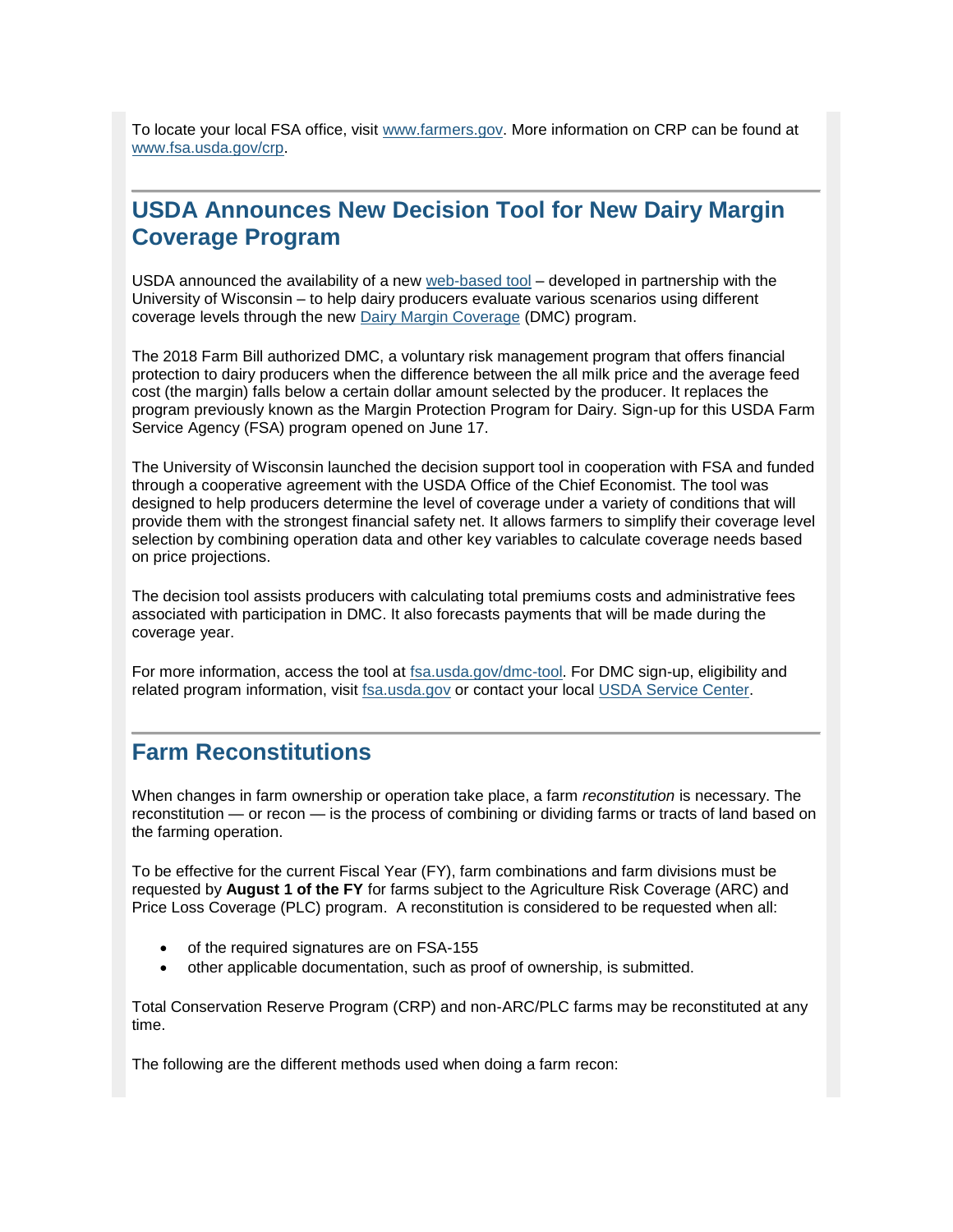**Estate Method** — the division of bases, allotments and quotas for a parent farm among heirs in settling an estate;

**Designation of Landowner Method** — may be used when (1) part of a farm is sold or ownership is transferred; (2) an entire farm is sold to two or more persons; (3) farm ownership is transferred to two or more persons; (4) part of a tract is sold or ownership is transferred; (5) a tract is sold to two or more persons; or (6) tract ownership is transferred to two or more persons. In order to use this method the land sold must have been owned for at least three years, or a waiver granted, and the buyer and seller must sign a Memorandum of Understanding;

**DCP Cropland Method** — the division of bases in the same proportion that the DCP cropland for each resulting tract relates to the DCP cropland on the parent tract;

**Default Method** — the division of bases for a parent farm with each tract maintaining the bases attributed to the tract level when the reconstitution is initiated in the system.

#### <span id="page-4-0"></span>**2019 Acreage Reporting Dates**

In order to comply with FSA program eligibility requirements, all producers are encouraged to visit their County FSA Office to file an accurate crop certification report by the applicable deadline.

The following acreage reporting dates are applicable for Georgia:

| July 15, 2019      | All other crops, Perennial Forage |
|--------------------|-----------------------------------|
| August 15, 2019    | Tomatoes (planted 7/1-8/15)       |
| September 15, 2019 | Sweet Corn (planted 7/15-8/25)    |
| September 30, 2019 | Cabbage (planted 7/16-9/30)       |

The following exceptions apply to the above acreage reporting dates:

- If the crop has not been planted by the above acreage reporting date, then the acreage must be reported no later than 15 calendar days after planting is completed.
- If a producer acquires additional acreage after the above acreage reporting date, then the acreage must be reported no later than 30 calendars days after purchase or acquiring the lease. Appropriate documentation must be provided to the county office.
- If a perennial forage crop is reported with the intended use of "cover only," "green manure," "left standing," or "seed," then the acreage must be reported by July 15.

#### <span id="page-4-1"></span>**Important Acreage Reporting Deadline Change for NAP Producers**

Noninsured Crop Disaster Assistance Program (NAP) policyholders should note that the acreage reporting date for NAP covered crops is 15 calendar days after planting for fruit and vegetables.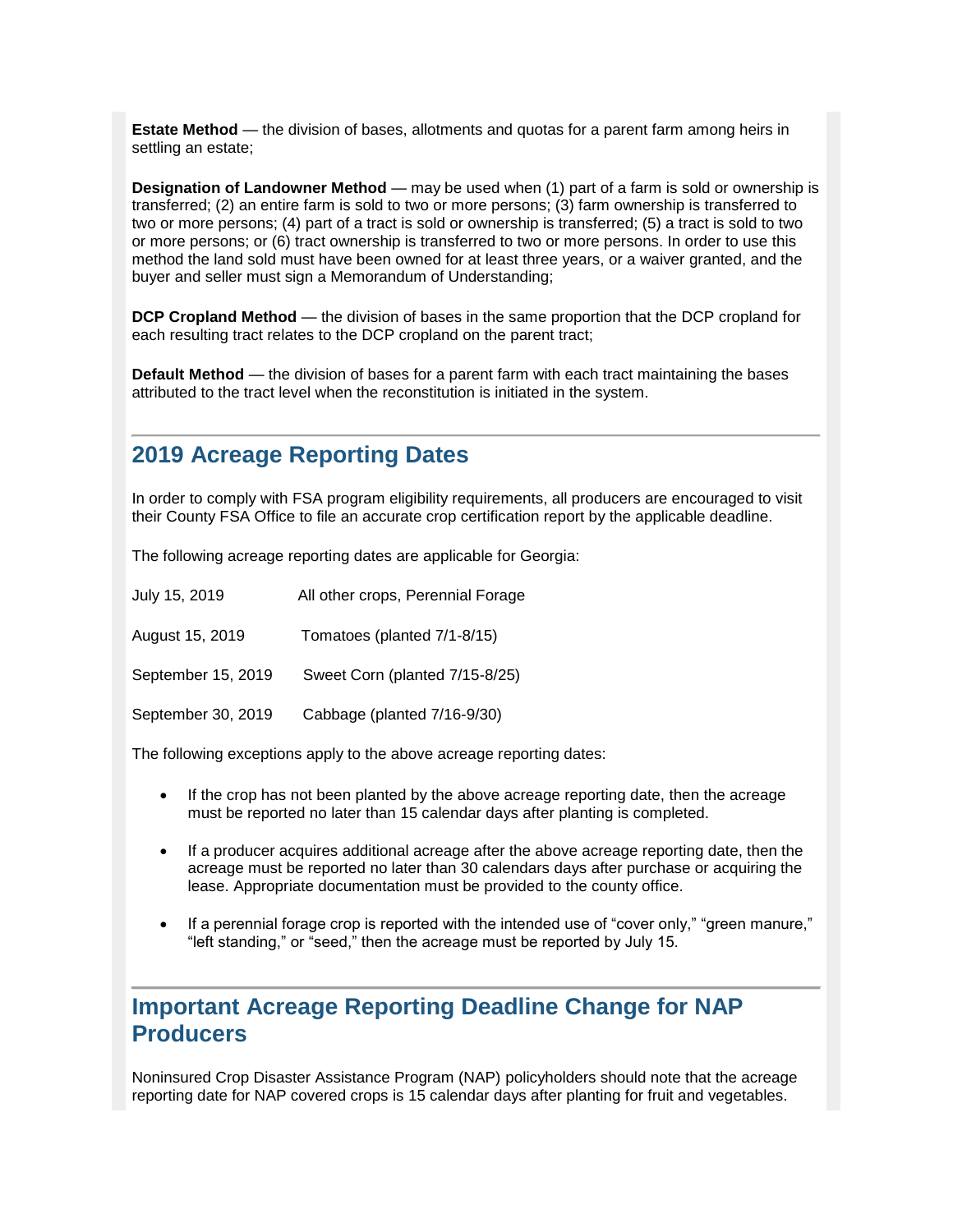Spring and Fall Fruit and Vegetables must be reported for each planting period within 15 calendar days after the completion of planting for each specific crop type.

#### <span id="page-5-0"></span>**Reporting Solar Panels Constructed on Cropland**

Producers who have solar panels constructed on their farms should notify the local Farm Service Agency office. Any area that is no longer considered suitable as cropland (producing annual or perennial crops) should be designated in FSA's records and aerial photography maps. When base acres on a farm are converted to a non-agricultural commercial or industrial use, the total base acres on the farm must be reduced accordingly. Non-cropland areas used for solar panels might impact payments calculated using base acres, such as Agriculture Risk Coverage (ARC) and Price Loss Coverage (PLC) and Conservation Reserve Program (CRP) annual rental payments.

#### <span id="page-5-1"></span>**Higher Limits Now Available on USDA Farm Loans**

Higher limits are now available for borrowers interested in USDA's farm loans, which help agricultural producers purchase farms or cover operating expenses. The 2018 Farm Bill increased the amount that producers can borrow through direct and guaranteed loans available through USDA's Farm Service Agency (FSA) and made changes to other loans, such as microloans and emergency loans.

Key changes include:

- The Direct Operating Loan limit increased from \$300,000 to \$400,000, and the Guaranteed Operating Loan limit increased from \$1.429 million to \$1.75 million. Operating loans help producers pay for normal operating expenses, including machinery and equipment, seed, livestock feed, and more.
- The Direct Farm Ownership Loan limit increased from \$300,000 to \$600,000, and the Guaranteed Farm Ownership Loan limit increased from \$1.429 million to \$1.75 million. Farm ownership loans help producers become owner-operators of family farms as well as improve and expand current operations.
- Producers can now receive both a \$50,000 Farm Ownership Microloan and a \$50,000 Operating Microloan. Previously, microloans were limited to a combined \$50,000. Microloans provide flexible access to credit for small, beginning, niche, and non-traditional farm operations.
- Producers who previously received debt forgiveness as part of an approved FSA restructuring plan are now eligible to apply for emergency loans. Previously, these producers were ineligible.
- Beginning and socially disadvantaged producers can now receive up to a 95 percent guarantee against the loss of principal and interest on a loan, up from 90 percent.

#### **About Farm Loans**

Direct farm loans, which include microloans and emergency loans, are financed and serviced by FSA, while guaranteed farm loans are financed and serviced by commercial lenders. For guaranteed loans, FSA provides a guarantee against possible financial loss of principal and interest.

For more information on FSA farm loans, visit [www.fsa.usda.gov](https://gcc01.safelinks.protection.outlook.com/?url=http%3A%2F%2Fwww.fsa.usda.gov%2F%3Futm_medium%3Demail%26utm_source%3Dgovdelivery&data=01%7C01%7C%7C1d8a7a3f8856436e87fc08d705ffaa7a%7Ced5b36e701ee4ebc867ee03cfa0d4697%7C1&sdata=JOnBDaDFuXdX8pO3Ne0P4glS%2B74F2BSaQfyTZ2Gy%2BwY%3D&reserved=0) or contact your [local USDA service](https://gcc01.safelinks.protection.outlook.com/?url=https%3A%2F%2Fwww.farmers.gov%2Fservice-locator%3Futm_medium%3Demail%26utm_source%3Dgovdelivery&data=01%7C01%7C%7C1d8a7a3f8856436e87fc08d705ffaa7a%7Ced5b36e701ee4ebc867ee03cfa0d4697%7C1&sdata=5eZcAoJnd6XO5m%2BkMZDaVCPIR%2B57F4KIYnJDiDEJ9ww%3D&reserved=0)  [center.](https://gcc01.safelinks.protection.outlook.com/?url=https%3A%2F%2Fwww.farmers.gov%2Fservice-locator%3Futm_medium%3Demail%26utm_source%3Dgovdelivery&data=01%7C01%7C%7C1d8a7a3f8856436e87fc08d705ffaa7a%7Ced5b36e701ee4ebc867ee03cfa0d4697%7C1&sdata=5eZcAoJnd6XO5m%2BkMZDaVCPIR%2B57F4KIYnJDiDEJ9ww%3D&reserved=0)